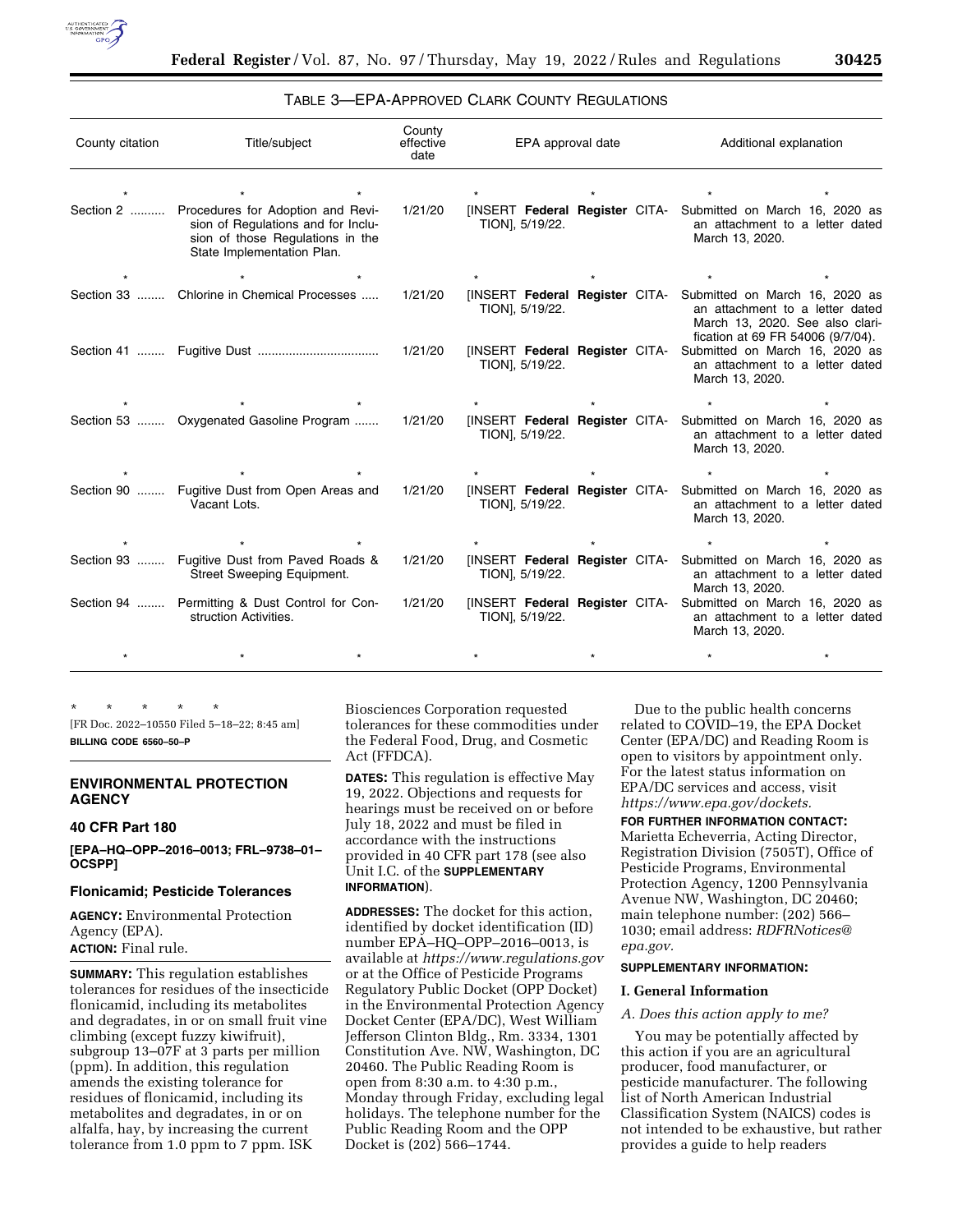determine whether this document applies to them. Potentially affected entities may include:

• Crop production (NAICS code 111). • Animal production (NAICS code 112).

• Food manufacturing (NAICS code 311).

• Pesticide manufacturing (NAICS code 32532).

## *B. How can I get electronic access to other related information?*

You may access a frequently updated electronic version of EPA's tolerance regulations at 40 CFR part 180 through the Office of the Federal Register's e-CFR site at *[https://www.ecfr.gov/](https://www.ecfr.gov/current/title-40) [current/title-40.](https://www.ecfr.gov/current/title-40)* 

#### *C. How can I file an objection or hearing request?*

Under FFDCA section 408(g), 21 U.S.C. 346a(g), any person may file an objection to any aspect of this regulation and may also request a hearing on those objections. You must file your objection or request a hearing on this regulation in accordance with the instructions provided in 40 CFR part 178. To ensure proper receipt by EPA, you must identify docket ID number EPA–HQ– OPP–2016–0013 in the subject line on the first page of your submission. All objections and requests for a hearing must be in writing and must be received by the Hearing Clerk on or before July 18, 2022. Addresses for mail and hand delivery of objections and hearing requests are provided in 40 CFR 178.25(b).

In addition to filing an objection or hearing request with the Hearing Clerk as described in 40 CFR part 178, please submit a copy of the filing (excluding any Confidential Business Information (CBI)) for inclusion in the public docket. Information not marked confidential pursuant to 40 CFR part 2 may be disclosed publicly by EPA without prior notice. Submit the non-CBI copy of your objection or hearing request, identified by docket ID number EPA–HQ–OPP– 2016–0013, by one of the following methods:

• *Federal eRulemaking Portal: [https://www.regulations.gov.](https://www.regulations.gov)* Follow the online instructions for submitting comments. Do not submit electronically any information you consider to be CBI or other information whose disclosure is restricted by statute.

• *Mail:* OPP Docket, Environmental Protection Agency Docket Center (EPA/ DC), (28221T), 1200 Pennsylvania Ave. NW, Washington, DC 20460.

• *Hand Delivery:* To make special arrangements for hand delivery or delivery of boxed information, please follow the instructions at *[https://](https://www.epa.gov/dockets/contacts.html) [www.epa.gov/dockets/contacts.html.](https://www.epa.gov/dockets/contacts.html)* 

Additional instructions on commenting or visiting the docket, along with more information about dockets generally, is available at *[https://](https://www.epa.gov/dockets) [www.epa.gov/dockets.](https://www.epa.gov/dockets)* 

# **II. Summary of Petitioned-For Tolerance**

In the **Federal Register** of June 28, 2021 (86 FR 33926) (FRL–10025–08), EPA issued a document pursuant to FFDCA section 408(d)(3), 21 U.S.C. 346a(d)(3), announcing the filing of a pesticide petition (PP 0F8884) by ISK Biosciences Corporation, 7470 Auburn Road, Suite A, Concord, OH 44077. The petition requests to establish a tolerance in 40 CFR part 180 for residues of the insecticide flonicamid, including its metabolites and degradates, determined by measuring the sum of flonicamid (*N*- (cyanomethyl)-4-(trifluoromethyl)-3 pyridinecarboxamide) and its metabolites, TFNA (4 trifluoromethylnicotinic acid), TFNA– AM (4-trifluoromethylnicotinamide), and TFNG (*N*-(4 trifluoromethylnicotinoyl)glycine), calculated as the stoichiometric equivalent of flonicamid, in or on small fruit vine climbing (except fuzzy kiwifruit), subgroup 13–07F at 3.0 parts per million (ppm). In addition, this regulation amends the existing tolerance for residues of the insecticide flonicamid in or on alfalfa, hay, by increasing the current tolerance from 1.0 ppm to 7.0 ppm. That document referenced a summary of the petition prepared by ISK Biosciences Corporation, the registrant, which is available in docket ID number EPA– HQ–OPP–2016–0013, *[https://](https://www.regulations.gov) [www.regulations.gov.](https://www.regulations.gov)* No public comments were received in response to the notice of filing.

Based upon review of the data supporting the petition and in accordance with its authority under FFDCA section  $408(d)(4)(A)(i)$ , EPA is establishing tolerances that vary from what the petitioners sought. The reasons for these changes are explained in full detail in Unit IV.C.

# **III. Aggregate Risk Assessment and Determination of Safety**

Section 408(b)(2)(A)(i) of the FFDCA allows EPA to establish a tolerance (the legal limit for a pesticide chemical residue in or on a food) only if EPA determines that the tolerance is ''safe.'' Section 408(b)(2)(A)(ii) of the FFDCA defines ''safe'' to mean that ''there is a reasonable certainty that no harm will result from aggregate exposure to the pesticide chemical residue, including

all anticipated dietary exposures and all other exposures for which there is reliable information.'' This includes exposure through drinking water and in residential settings but does not include occupational exposure. Section 408(b)(2)(C) of the FFDCA requires EPA to give special consideration to exposure of infants and children to the pesticide chemical residue in establishing a tolerance and to ''ensure that there is a reasonable certainty that no harm will result to infants and children from aggregate exposure to the pesticide chemical residue. . . .''

Consistent with FFDCA section 408(b)(2)(D) and the factors specified therein, EPA has reviewed the available scientific data and other relevant information in support of this action. EPA has sufficient data to assess the hazards of and to make a determination on aggregate exposure for the insecticide flonicamid in or on small fruit vine climbing (except fuzzy kiwifruit), subgroup 13–07F and the increased tolerance on alfalfa, hay.

In an effort to streamline its publications in the **Federal Register**, EPA is not reprinting sections that repeat what has been previously published for tolerance rulemakings of the same pesticide chemical. Where scientific information concerning a particular chemical remains unchanged, the content of those sections would not vary between tolerance rulemakings and republishing the same sections is unnecessary. EPA considers referral back to those sections as sufficient to provide an explanation of the information EPA considered in making its safety determination for the new rulemaking.

EPA has previously published several tolerance rulemakings for flonicamid, in which EPA concluded, based on the available information, that there is a reasonable certainty that no harm would result from aggregate exposure to flonicamid and established tolerances for residues of that chemical. In December 2020, EPA also finalized the ''Flonicamid Interim Registration Decision'' (go to *[https://](https://www.regulations.gov/) [www.regulations.gov/](https://www.regulations.gov/)* and search for docket ID number EPA–HQ–OPP–2014– 0777). EPA is incorporating previously published sections from those rulemakings and any updates to the toxicological data base for flonicamid provided as part of the Flonicamid Interim Registration Decision in this tolerance rulemaking.

*Toxicological profile.* For a discussion of the Toxicological Profile for flonicamid used for human risk assessment, see the Flonicamid Interim Registration Decision by going to docket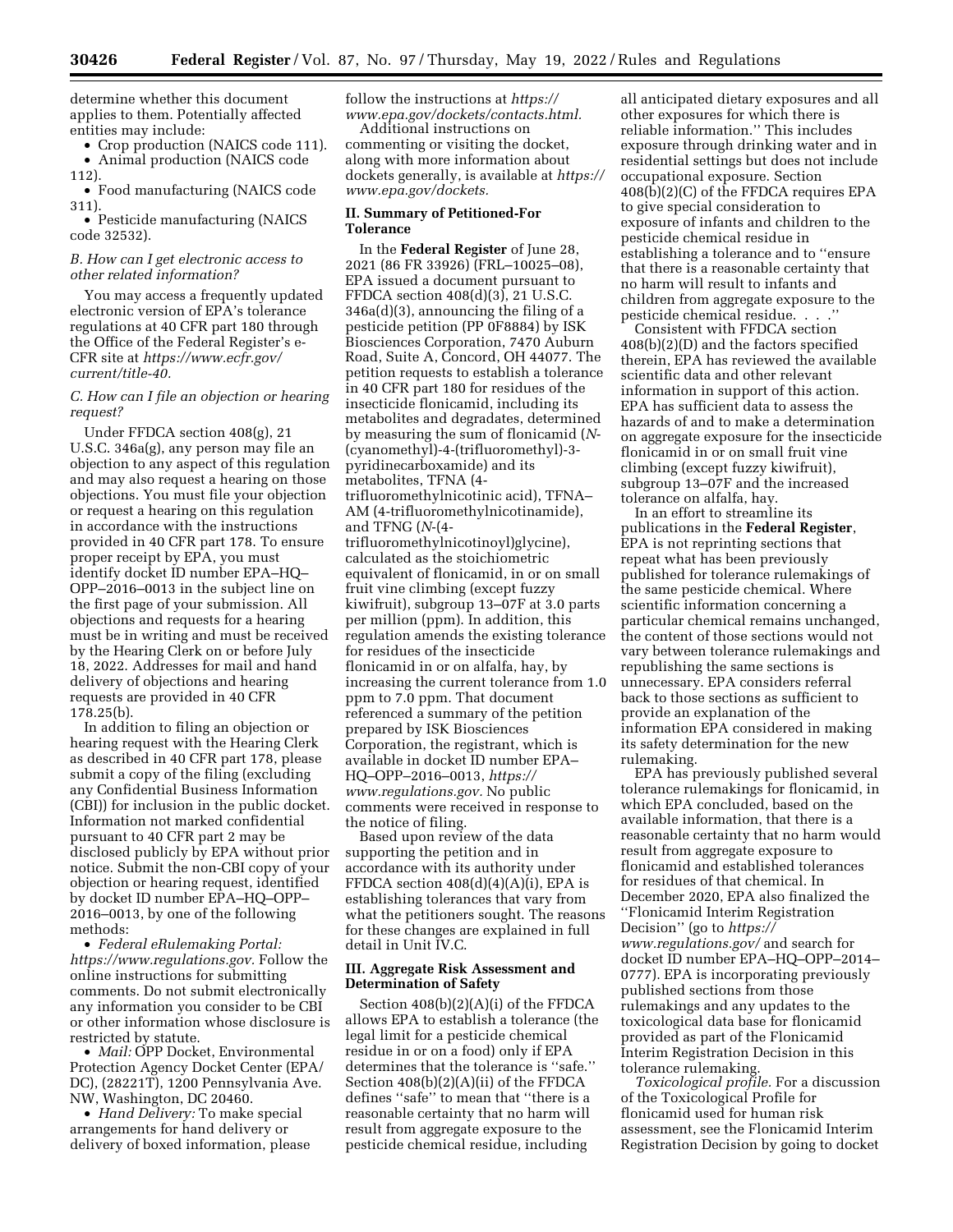ID number EPA–HQ–OPP–2014–0777 at *[https://www.regulations.gov.](https://www.regulations.gov)* 

*Toxicological points of departure/ Levels of concern.* EPA has reevaluated the toxicological database for the Flonicamid Interim Registration Decision. The table of the Toxicological points of departure/Levels of concern for flonicamid in the risk assessment included an endpoint for incidental oral exposures. However, the Agency has made the assumption in the current risk assessment that the new use of flonicamid and the increased tolerance on alfalfa, hay were not likely to result in incidental oral exposures, as young children are not expected in the areas where applications occur. An additional difference in the current risk assessment is that the inhalation point of departure was based on an oral study. Since no inhalation data are available, toxicity by the inhalation route of exposure is considered to be equivalent to the estimated toxicity by the oral route of exposure. For a full summary of the Toxicological points of departure/Levels of concern for flonicamid used for human risk assessment, see ''Flonicamid: Human Health Draft Risk Assessment for Registration Review'' by going to docket ID number EPA–HQ– OPP–2014–0777 at *[https://](https://www.regulations.gov) [www.regulations.gov.](https://www.regulations.gov)* 

*Exposure assessment.* EPA's dietary exposure assessments have been updated to include the additional exposure from the new use of flonicamid and the increased tolerance on alfalfa, hay. The assessment used the same assumptions as the July 23, 2018 rulemaking final rule concerning tolerance-level residues, default processing factors for all processed commodities, and 100 percent crop treated, see Unit III.C. of the July 23, 2018 rulemaking (83 FR 34775) (FRL– 9977–82). For a more detailed description related to these updates, see ''Flonicamid: Establishment of Permanent Tolerances in/on Small Vine-Climbing Fruit, except Fuzzy Kiwifruit (Subgroup 13–07F) and an Increased Tolerance on Alfalfa. Summary of Analytical Chemistry and Residue Data'' by going to docket ID number EPA–HQ–OPP–2016–0013 at *[https://www.regulations.gov.](https://www.regulations.gov)* 

*Drinking water exposure.* The new use of flonicamid in or on small fruit vine climbing (except fuzzy kiwifruit), subgroup 13–07F and increased residue levels for alfalfa, hay do not result in an increase in the estimated residue levels in drinking water, so EPA used the same estimated drinking water concentrations (EDWCs) in the chronic dietary assessment as identified in the July 23,

2018, rulemaking and in the Flonicamid Interim Registration Decision.

*Non-Occupational exposure.*  Residential handler and postapplication exposures are not expected from the new use of flonicamid and the increased tolerance on alfalfa, hay. However, there are pending uses on roses, flowers, shrubs, and small (nonfruit bearing) trees that would result in residential handler as well as postapplication exposures that were recently assessed. All registered flonicamid product labels with residential use sites require that handlers wear specific clothing (*e.g.,* long-sleeved shirt/long pants) and/or use personal protective equipment (PPE). Therefore, the Agency has made the assumption that these products are not for homeowner use and has not conducted a quantitative residential handler assessment. A quantitative residential post-application assessment was also not conducted as incidental oral exposures are not anticipated and there is no dermal exposure endpoint. Therefore, no residential exposures are applicable for the aggregate risk assessment.

*Cumulative exposures.* Section  $408(b)(2)(D)(v)$  of FFDCA requires that, when considering whether to establish, modify, or revoke a tolerance, the Agency consider ''available information'' concerning the cumulative effects of a particular pesticide's residues and ''other substances that have a common mechanism of toxicity.'' EPA's assessment of cumulative exposures has not changed since the July 23, 2018, rulemaking (83 FR 34775) (FRL–9977–82).

*Safety factor for infants and children.*  The scientific information underpinning EPA's prior safety factor determination remains unchanged from the July 23, 2018, rulemaking (83 FR 34775) (FRL– 9977–82). Therefore, EPA continues to conclude that there is reliable data to support the reduction of the Food Quality Protection Act (FQPA) safety factor for flonicamid. See Unit III.D. of the July 23, 2018, rulemaking (83 FR 34775) (FRL–9977–82) for a discussion of the Agency's rationale for that determination.

# *C. Aggregate Risks and Determination of Safety*

EPA determines whether acute and chronic dietary pesticide exposures are safe by comparing dietary exposure estimates to the acute population adjusted dose (aPAD) and the cPAD. Short-, intermediate-, and chronic-term risks are evaluated by comparing the estimated aggregate food, water, and residential exposure to the appropriate points of departure to ensure that an

adequate margin of exposure (MOE) exists. For linear cancer risks, EPA calculates the lifetime probability of acquiring cancer given the estimated aggregate exposure.

*Acute risk.* An acute aggregate dietary risk assessment takes into account acute exposure estimates from dietary consumption of food and drinking water. No adverse effect resulting from a single oral dose was identified and no acute dietary endpoint was selected. Therefore, flonicamid is not expected to pose an acute risk.

*Short-term and Intermediate-term risk.* Short- and intermediate-term aggregate exposures take into account short- and intermediate-term residential exposures plus chronic exposure to food and water (considered to be a background exposure level). Flonicamid is not registered for any use patterns that would result in short- and intermediate-term residential exposures. The estimated aggregate MOE for adult handlers is 1,100 (LOC=100) and is not of concern. Risk estimates for children are expected to be equivalent to the dietary exposure and risk assessment.

*Chronic risk.* Chronic dietary (food + water) risk to flonicamid was below the EPA's LOC (<100% cPAD) for the general U.S. population. The chronic dietary (food + drinking water) exposure were estimated at 29% of the cPAD for the general U.S. population and 91% cPAD for children 1 to 2 years old (the most highly exposed population subgroup) and are below EPA's LOC (<100% cPAD).

*Aggregate cancer risk for U.S. population.* Flonicamid has been determined to have suggestive evidence of carcinogenicity, but not sufficient to assess human carcinogenic potential. The Agency has determined that quantification of risk using a non-linear approach (*i.e.,* using a chronic reference dose) adequately accounts for all chronic toxicity, including carcinogenicity that could result from exposure to flonicamid. Therefore, the chronic reference dose is considered protective for carcinogenic effects. As a result, a separate cancer risk assessment was not conducted, and the chronic dietary exposure is considered protective of any cancer dietary risks.

Based on the risk assessments and information described above, EPA concludes there is a reasonable certainty that no harm will result to the general U.S. population, or to infants and children, from aggregate exposure to flonicamid residues. More detailed information on the subject action to establish tolerances in or on small fruit, vine climbing (except fuzzy kiwifruit), subgroup 13–07F and to increase the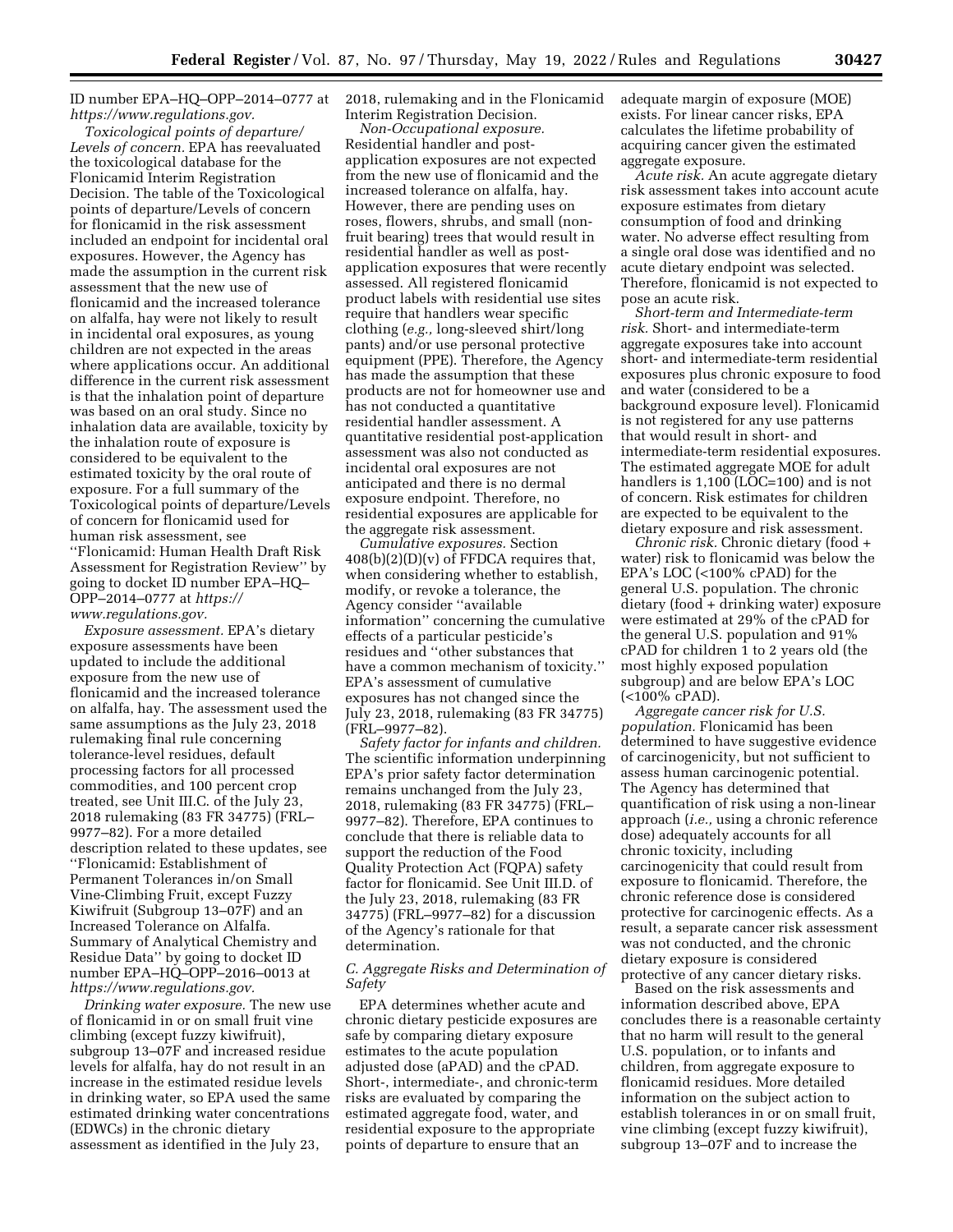**30428 Federal Register** / Vol. 87, No. 97 / Thursday, May 19, 2022 / Rules and Regulations

existing tolerance in or on alfalfa, hay can be seen in the documents ''Flonicamid: Petition for the Establishment of Permanent Tolerances in/on Small Vine-Climbing Fruit, except Fuzzy Kiwifruit (Subgroup 13–07F) and a Tolerance Increase on Alfalfa. Summary of Analytical Chemistry and Residue Data and Flonicamid (128016); Chronic Aggregate Dietary (Food and Drinking Water) Exposure and Risk Assessment for the Petition for the Establishment of Permanent Tolerances in/on Small Vine-climbing Fruit, except Fuzzy Kiwifruit (Subgroup 13–07F) and a Tolerance Increase on Alfalfa'' by going to docket ID number EPA–HQ– OPP–2016–0013 at *[https://](https://www.regulations.gov) [www.regulations.gov.](https://www.regulations.gov)* 

# **IV. Other Considerations**

## *A. Analytical Enforcement Methodology*

Analytical methodology has been developed to determine the residues of flonicamid and its three major plant metabolites, TFNA, TFNG, and TFNA– AM in various crops. The residue analytical method for the majority of crops includes an initial extraction with acetonitrile (ACN)/deionized (DI) water, followed by a liquid-liquid partition with ethyl acetate. The residue method for wheat straw is similar, except that a C18 solid phase extraction (SPE) is added prior to the liquid-liquid partition. The final sample solution is quantitated using a liquid chromatograph (LC) equipped with a reverse phase column and a triple quadruple mass spectrometer (MS/MS).

The method may be requested from: Chief, Analytical Chemistry Branch, Environmental Science Center, 701 Mapes Road, Ft. Meade, MD 20755– 5350; telephone number: (410) 305– 2905; email address: *[residuemethods@](mailto:residuemethods@epa.gov) [epa.gov.](mailto:residuemethods@epa.gov)* 

## *B. International Residue Limits*

In making its tolerance decisions, EPA seeks to harmonize U.S. tolerances with international standards whenever possible, consistent with U.S. food safety standards and agricultural practices. EPA considers the international maximum residue limits (MRLs) established by the Codex Alimentarius Commission (Codex), as required by FFDCA section 408(b)(4).

The tolerance expression for plant and livestock commodities are harmonized between the U.S. and Canada, but not Codex. There are no Codex MRLs established on small fruit vine climbing (except fuzzy kiwifruit), subgroup 13–07F or alfalfa. Thus, harmonization is not an issue with Codex. There are no Canada MRLs

established on small fruit vine climbing (except fuzzy kiwifruit), subgroup 13– 07F. Canada has a default MRL of 0.1 ppm established in/on alfalfa. Therefore, tolerances/MRLs are not harmonized between the U.S. and Canada for alfalfa.

# *C. Revisions to Petitioned-For Tolerances*

The petitioned-for tolerances for small fruit vine climbing (except fuzzy kiwifruit), subgroup 13–07F are different from those being established by EPA. These differences are attributable to the petitioned-for levels not being consistent with Organization for Economic Cooperation and Development (OECD) rounding class practice.

# **V. Conclusion**

A tolerance is therefore established for residues of the insecticide flonicamid, including its metabolites and degradates, in or on small fruit vine climbing (except fuzzy kiwifruit), subgroup 13–07F at 3 ppm. In addition, this tolerance rulemaking amends the existing tolerance for residues of the insecticide flonicamid in or on alfalfa, hay at 7 ppm.

# **VI. Statutory and Executive Order Reviews**

This action establishes tolerances under FFDCA section 408(d) in response to a petition submitted to the Agency. The Office of Management and Budget (OMB) has exempted these types of actions from review under Executive Order 12866, entitled ''Regulatory Planning and Review'' (58 FR 51735, October 4, 1993). Because this action has been exempted from review under Executive Order 12866, this action is not subject to Executive Order 13211, entitled ''Actions Concerning Regulations That Significantly Affect Energy Supply, Distribution, or Use'' (66 FR 28355, May 22, 2001) or Executive Order 13045, entitled ''Protection of Children from Environmental Health Risks and Safety Risks'' (62 FR 19885, April 23, 1997). This action does not contain any information collections subject to OMB approval under the Paperwork Reduction Act (PRA) (44 U.S.C. 3501 *et seq.*), nor does it require any special considerations under Executive Order 12898, entitled ''Federal Actions to Address Environmental Justice in Minority Populations and Low-Income Populations'' (59 FR 7629, February 16, 1994).

Since tolerances and exemptions that are established on the basis of a petition under FFDCA section 408(d), such as

the tolerance in this final rule, do not require the issuance of a proposed rule, the requirements of the Regulatory Flexibility Act (RFA) (5 U.S.C. 601 *et seq.*), do not apply.

This action directly regulates growers, food processors, food handlers, and food retailers, not states or tribes, nor does this action alter the relationships or distribution of power and responsibilities established by Congress in the preemption provisions of FFDCA section  $408(n)(4)$ . As such, the Agency has determined that this action will not have a substantial direct effect on States or Tribal Governments, on the relationship between the National Government and the States or Tribal Governments, or on the distribution of power and responsibilities among the various levels of government or between the Federal Government and Indian tribes. Thus, the Agency has determined that Executive Order 13132, entitled ''Federalism'' (64 FR 43255, August 10, 1999) and Executive Order 13175, entitled ''Consultation and Coordination with Indian Tribal Governments'' (65 FR 67249, November 9, 2000) do not apply to this action. In addition, this action does not impose any enforceable duty or contain any unfunded mandate as described under Title II of the Unfunded Mandates Reform Act (UMRA) (2 U.S.C. 1501 *et seq.*).

This action does not involve any technical standards that would require Agency consideration of voluntary consensus standards pursuant to section 12(d) of the National Technology Transfer and Advancement Act (NTTAA) (15 U.S.C. 272 note).

#### **VII. Congressional Review Act**

Pursuant to the Congressional Review Act (5 U.S.C. 801 *et seq.*), EPA will submit a report containing this rule and other required information to the U.S. Senate, the U.S. House of Representatives, and the Comptroller General of the United States prior to publication of the rule in the **Federal Register**. This action is not a ''major rule'' as defined by 5 U.S.C. 804(2).

# **List of Subjects in 40 CFR Part 180**

Environmental protection, Administrative practice and procedure, Agricultural commodities, Pesticides and pests, Reporting and recordkeeping requirements.

Dated: May 16, 2022.

#### **Marietta Echeverria,**

*Acting Director, Registration Division, Office of Pesticide Programs.* 

Therefore, for the reasons stated in the preamble, EPA is amending 40 CFR chapter I as follows: